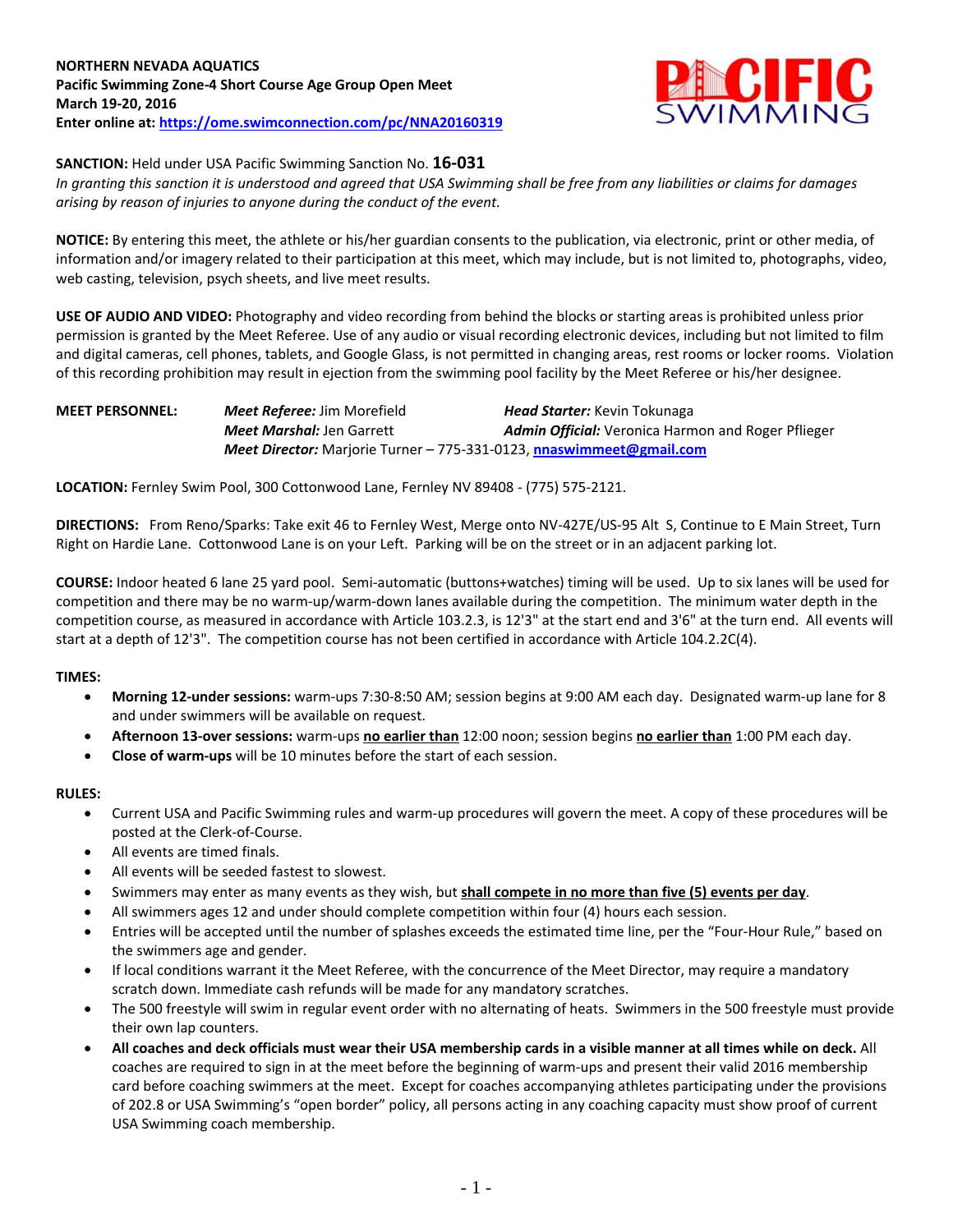### **RELAYS:**

- Relays for each session will be deck entered at the Clerk of Course no later than the start of competition for that session.
- Teams may enter as many relays as they wish. Relay swimmers must be entered in the meet (no relay-only swimmers), and must not be Unattached.
- Relay cards will be available from the Clerk of Course.
- Order of swimmers must be clearly marked on the relay card and shall not be changed after the lead swimmer is called to the blocks.
- Entry fees of \$9.00 per relay are due with the entries at the Clerk of Course, or no later than the start of the Sunday PM session.

**ATTENTION HIGH SCHOOL SWIMMERS:** If you are a high school swimmer in season, you need to be Unattached from this meet. It is the swimmers responsibility to be Unattached from this meet. You can un-attach at the meet if necessary. This does not apply to swimmers swimming under the rules of the Nevada Interscholastic Activities Association (NIAA).

**UNACCOMPANIED SWIMMERS:** Every athlete competing at the meet must be accompanied by a USA Swimming coach member for the purposes of athlete supervision during warm-up, competition and warm-down. If a coach-member of the athlete's USAS Club does not attend the meet to serve in said supervisory capacity, it is the responsibility of the swimmer or the swimmer's legal guardian to arrange for supervision by a USA Swimming member-coach. The Meet Director or Meet Referee may assist the swimmer in making arrangements for such supervision; however, it is recommended that such arrangements be made in advance of the meet by the athlete's USAS Club Coach Member.

**RACING START CERTIFICATION:** Each swimmer must be certified by a USA Swimming member coach as being proficient in performing a racing start, or must start each race in the water. It is the responsibility of the swimmer or the swimmer's legal guardian to ensure compliance with this requirement.

**RESTRICTIONS:** the following prohibitions apply to all areas of the meet venue including the pool deck, locker rooms, spectator seating, standing areas, and all areas used by swimmers during the meet and during warm-up periods

- No smoking or use of tobacco products.
- No sale or use of alcoholic beverages.
- No glass containers.
- No propane heaters.
- No animals except service animals.
- All shelters must be properly secured.
- Changing into or out of swimsuits other than in locker rooms or other designated areas is prohibited.
- Destructive devices, to include but not limited to, explosive devices and equipment, firearms (open or concealed), blades, knives, mace, stun guns and blunt objects are strictly prohibited in the swimming facility and its surrounding areas. If observed, the Meet Referee or his/her designee may ask that these devices be stored safely away from the public or removed from the facility. Noncompliance may result in the reporting to law enforcement authorities and ejection from the facility. Law enforcement officers (LEO) are exempt per applicable laws.
- During general warm-ups swimmers must enter the pool feet-first with one hand in contact with the deck or gutter (3-point entry).

# **ELIGIBILITY:**

- Swimmers must be current athlete members of USA Swimming and enter their name and registration number on the meet entry card as they are shown on their Registration Card. If this is not done, it may be difficult to match the swimmer with the registration and times database. The meet host must check all swimmer registrations against the SWIMS database and if not found to be registered, the Meet Director shall accept the registration at the meet (a \$10 surcharge will be added to the regular registration fee). Duplicate registrations will be refunded by mail.
- Entries with **"NO TIME" will be accepted**.
- Disabled swimmers are welcome to attend this meet and should contact the Meet Director or Meet Referee regarding special accommodations on entry times and seeding per Pacific Swimming policy.
- Any deck entries, and any swimmers 19 years of age and over, shall swim for time only, and shall not receive awards or score points.
- The swimmer's age will be the age of the swimmer on the first day of the meet.

**ENTRIES:** Entries will be accepted by mail or online until the applicable deadline below, or when a session is determined to be full and closed per the 4-hour rule, whichever occurs first. Check the online meet entries web site (below) for session open or closed status. **Deck entries may be accepted at the meet (for time only, and subject to proof of USA Swimming registration) only until**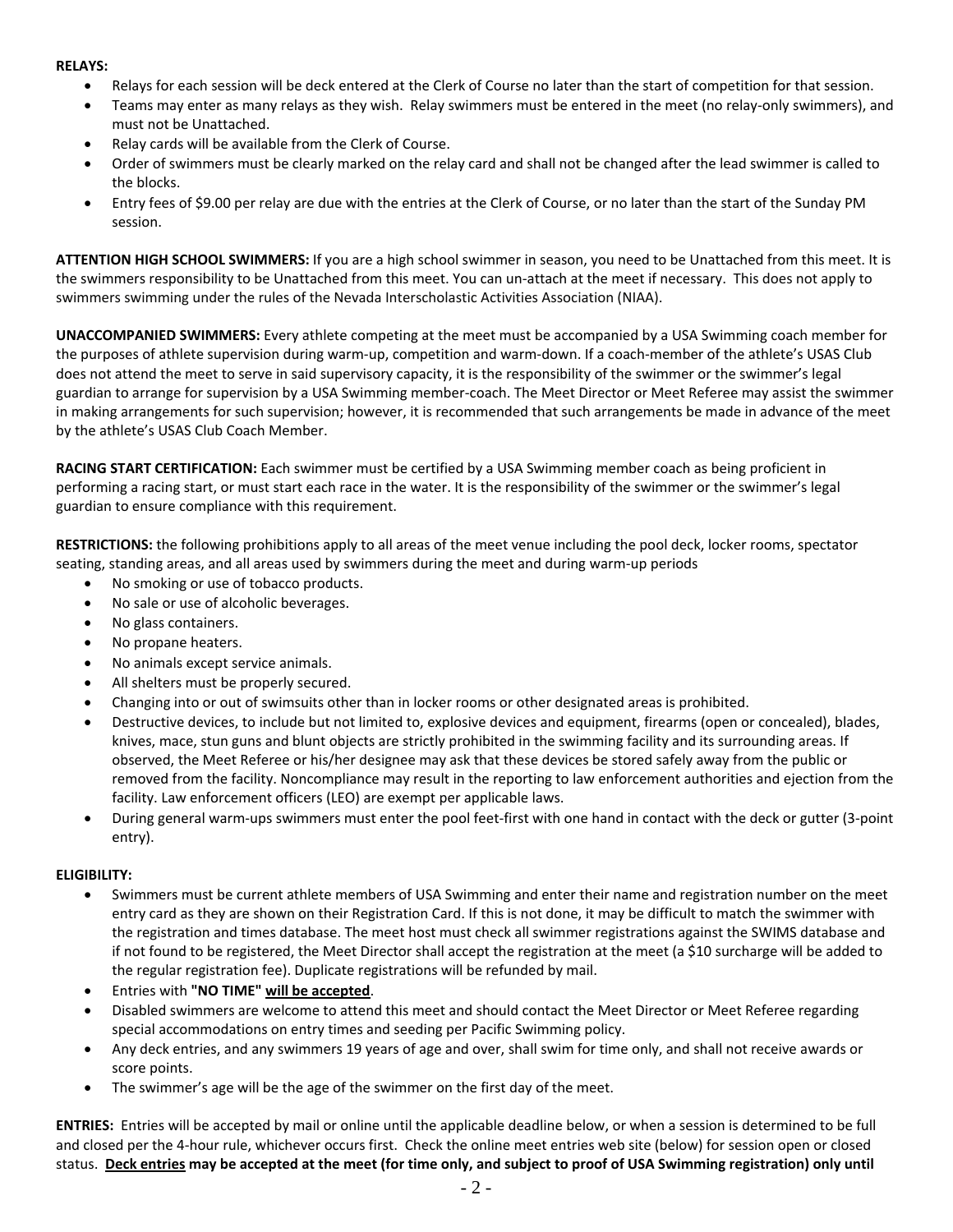**the event is closed for seeding or the session is full.** All entries must be submitted using the swimmer's best short-course yards time for each event. "No Time" entries WILL be accepted.

**ENTRY FEES:** \$9.00 per swimmer participation fee, plus \$4.00 per individual event, and \$9.00 per relay team. NO REFUNDS except for mandatory scratch-downs. Entries will be rejected if not accompanied by the required fees.

**ONLINE ENTRIES:** Go to **<https://ome.swimconnection.com/pc/NNA20160319>** to receive an immediate entry confirmation. This method requires payment by credit card. Swim Connection LLC charges a processing fee for this service, equal to \$1 per swimmer plus 5% of the total Entry Fees. Please note that the processing fee is a separate fee from the Entry Fees. If you do not wish to pay the processing fee, enter the meet using a mail entry. **Entering online is a convenience, is completely voluntary, and is in no way required or expected of a swimmer by Pacific Swimming.** Online entries will be accepted through **Wednesday, March 9 th, 2016, at 11:59 pm.**

**MAILED/HAND DELIVERED ENTRIES**: Entries must be on the attached consolidated entry form. Forms must be filled out completely and printed clearly with swimmers best yards time. Entries must be postmarked by midnight, **Monday March 7 th, 2016** or hand delivered by **5:00 PM Wednesday, March 9th, 2016. Mailed entries postmarked after that date will be held for possible conversion to deck entries at the meet** if space is available, subject to receipt of the required entry fees and proof of registration. Requests for confirmation of receipt of entries should include a self-addressed envelope.

**Make checks payable to**: **Northern Nevada Aquatics**

Swim Meet Entries 4570 Rio Encantado Lane 1135 Terminal Way #106 Reno, NV 89502 Reno, NV 89502

**Mail payment with entries to**: Marjorie Turner **Hand Deliver Entries by 5:00 pm Wednesday March 9 to:**

**CHECK-IN:** The meet will be deck seeded. Swimmers must check-in at the Clerk-of-Course. No event shall be closed earlier than 30 minutes before the scheduled start of the session. Close of check-in for all events shall be no earlier than 60 minutes before the estimated time of the start of the first heat of the event. Swimmers who do not check-in will not be allowed to compete in the event.

**SCRATCHES:** Any swimmers not reporting for or competing in an individual timed final event shall not be penalized. Swimmers who must withdraw from an event after it is seeded are requested to inform the referee immediately.

AWARDS: Distinctive awards will be given to 1<sup>st</sup> through 8<sup>th</sup> place for each age group, 6&un, 7-8, 9-10, 11-12, 13-18 for each event. Points will be awarded as follows (9-7-6-5-4-3-2-1) for  $1^{st}$  through  $8^{th}$ . High Point awards for the highest overall point total for each age group in male and female categories. Pick-up awards at meet. No awards will be mailed.

**ADMISSION:** Free. Programs will be available for \$5.00 each.

**REFRESHMENTS:** A snack bar will be available serving hot breakfast, hot lunches, salads and other nutritious items and beverages. Coaches and working deck officials will be provided lunch. Hospitality will serve refreshments to timers and volunteers.

**MISCELLANEOUS:** No overnight parking is allowed. Facilities will not be provided after meet hours.

**MINIMUM OFFICIALS:** All available USA Swimming member certified officials are welcomed and encouraged to work at this meet. As the number of certified officials allows, interested parents/trainees are also welcome to shadow working officials for education and/or mentoring. Participating clubs are *requested* to provide at least the following number of certified and carded officials for each session:

| Club swimmers entered in session | Trained and carded officials requested |  |  |  |  |
|----------------------------------|----------------------------------------|--|--|--|--|
| $1 - 10$                         | 0                                      |  |  |  |  |
| $11 - 25$                        |                                        |  |  |  |  |
| 26-50                            | 2                                      |  |  |  |  |
| 51-75                            | κ                                      |  |  |  |  |
| 76-100                           | 4                                      |  |  |  |  |
| 101 or more                      | 5                                      |  |  |  |  |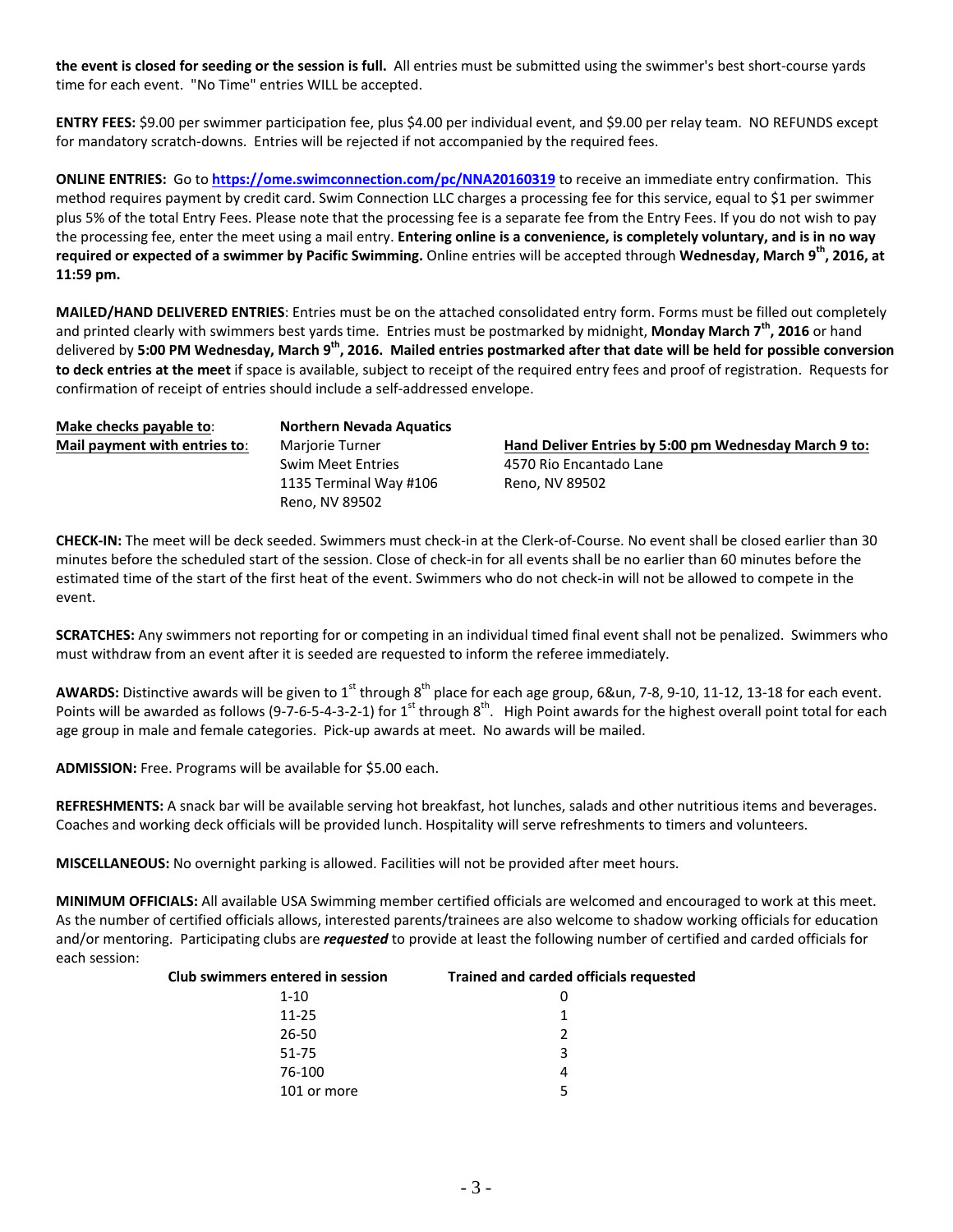# **SCHEDULE OF EVENTS**

|       | <b>Saturday March 19 AM Session-</b> |                |             |       | <b>Sunday March 20 AM Session</b> |                  |             |
|-------|--------------------------------------|----------------|-------------|-------|-----------------------------------|------------------|-------------|
| Girls |                                      |                | <b>Boys</b> | Girls |                                   |                  | <b>Boys</b> |
| #     | Age                                  | Event          | #           | #     | Age                               | Event            | #           |
| 1     | $7 - 12$                             | 200 Free       | 2           | 35    | $7 - 12$                          | 200 IM           | 36          |
| 3     | 8 & UN                               | 25 Free        | 4           | 37    | 8 & UN                            | 25 Breast        | 38          |
| 5     | $5 - 12$                             | 100 IM         | 6           | 39    | $5 - 12$                          | 100 Free         | 40          |
| 7     | $5 - 12$                             | 50 Back        | 8           | 41    | $5 - 12$                          | 50 Breast        | 42          |
| 9     | $5 - 12$                             | 100 Breast     | 10          | 43    | $5 - 12$                          | 100 Back         | 44          |
| 11    | $5 - 12$                             | 50 Fly         | 12          | 45    | $5 - 12$                          | 100 Fly          | 46          |
| 13    | $5 - 12$                             | 50 Free        | 14          | 47    | 8 & UN                            | 25 Back          | 48          |
| 15    | 8 & UN                               | 25 Fly         | 16          | 49    | $9 - 12$                          | *500 Free        | 50          |
| 17    | $5 - 12$                             | 200 Free Relay | 18          | 51    | $5 - 12$                          | 200 Medley Relay | 52          |

|       |         | <b>Saturday March 19 PM Session</b> |             |  |       | <b>Sunday March 20 PM Session</b> |                  |             |
|-------|---------|-------------------------------------|-------------|--|-------|-----------------------------------|------------------|-------------|
| Girls |         |                                     | <b>Boys</b> |  | Girls |                                   |                  | <b>Boys</b> |
| #     | Age     | Event                               | #           |  | #     | Age                               | Event            | #           |
| 19    | 13 & UP | 200 Free                            | 20          |  | 53    | 13 & UP                           | 200 IM           | 54          |
| 21    | 13 & UP | **100 IM                            | 22          |  | 55    | 13 & UP                           | 200 Back         | 56          |
| 23    | 13 & UP | 50 Free                             | 24          |  | 57    | 13 & UP                           | 100 Free         | 58          |
| 25    | 13 & UP | 200 Fly                             | 26          |  | 59    | 13 & UP                           | 200 Breast       | 60          |
| 27    | 13 & UP | 100 Back                            | 28          |  | 61    | 13 & UP                           | <b>100 Flv</b>   | 62          |
| 29    | 13 & UP | 100 Breast                          | 30          |  | 63    | 13 & UP                           | *500 Free        | 64          |
| 31    | 13 & UP | 400 IM                              | 32          |  | 65    | 13 & UP                           | 400 Medley Relay | 66          |
| 33    | 13 & UP | 400 Free Relay                      | 34          |  |       |                                   |                  |             |
|       |         |                                     |             |  |       |                                   |                  |             |

**\* 500 freestyle swimmers must provide their own lap counters, and will swim in regular event order with no alternating. \*\* 100 IM is not a nationally recognized event for ages 13-UP.**